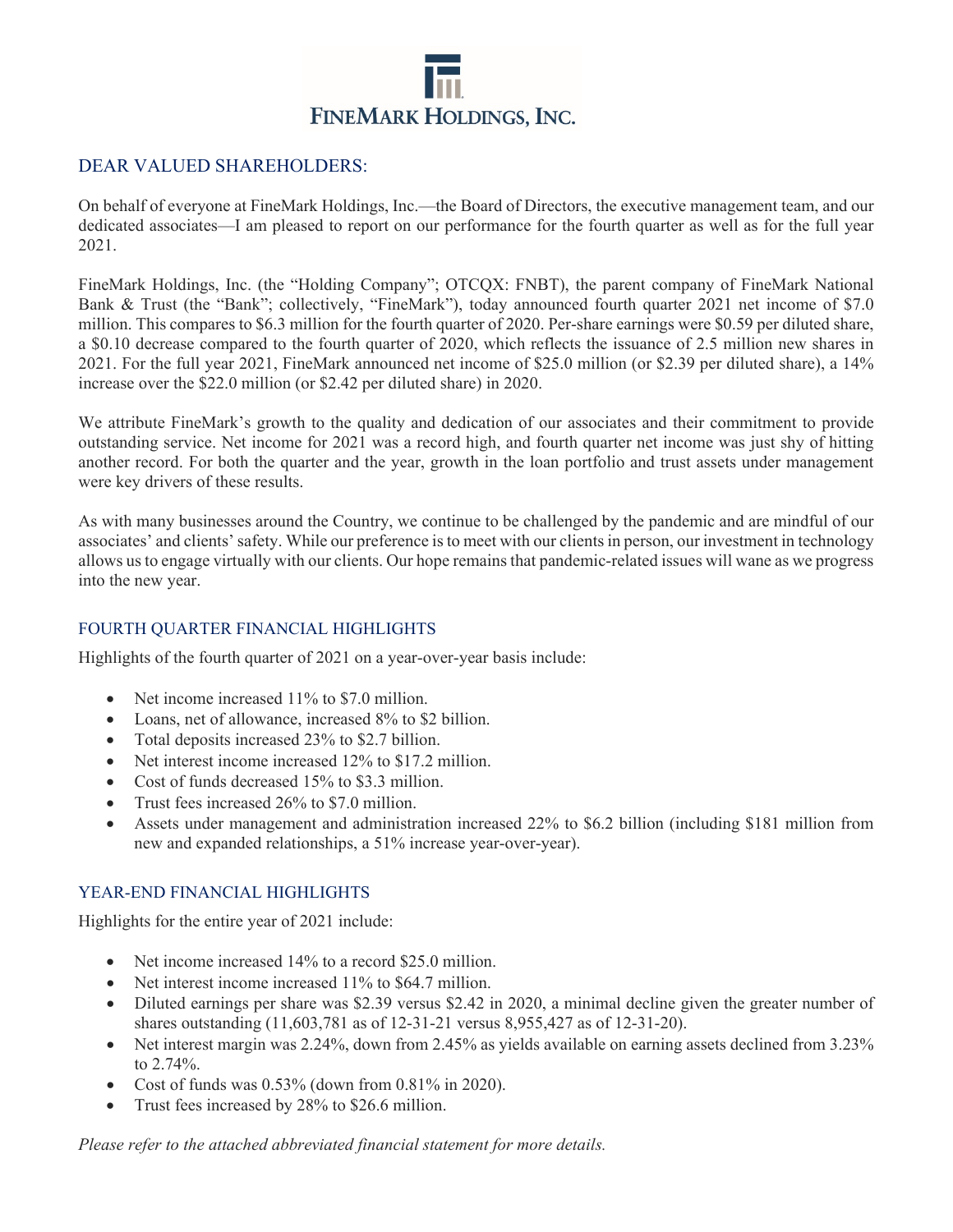#### NET INTEREST INCOME AND MARGIN

For the fourth quarter of 2021, FineMark's net interest income totaled \$17.2 million, up 12% from the fourth quarter of 2020. The increase in interest income was largely attributable to the investment portfolio which increased by 50% year-over-year, and interest income generated from the 8% net growth in the loan portfolio. In addition,

two interest rate swaps were terminated, reducing our interest expense by \$45,000 per month. Also, in the fourth quarter, two Federal Home Loan Bank advances, totaling \$20 million, were prepaid. Despite the upfront cost, interest expense was reduced by \$27,000 per month. For the entire year, FineMark's net interest income totaled \$64.7 million, up 11% from 2020.

With short-term rates near zero throughout 2021, the Bank achieved a net interest margin of 2.24% in the fourth quarter, compared to 2.36% in the fourth quarter of 2020. A decline in yield generated from earning assets was partly offset by a decrease in the cost of funds for the quarter from .62% to .46%, in 2021. For the year, net interest margin of 2.24% was down from 2.45% in 2020. Yields are expected to increase as the Federal Reserve has signaled it will likely raise short-term interest rates in 2022. We continue to seek ways to manage the impact that rising interest rates could place on net interest income. In addition, in the fourth quarter, we strategically invested over \$91 million in securities to improve net interest income. This investment will generate more income than holding those funds in cash. Finally, we have engaged a third-party consultant to provide tactical and strategic initiatives with respect to our balance sheet structure and overall asset-liability management.

#### NON-INTEREST INCOME

FineMark's trust and investment business continues to grow at significant rates, resulting in desired revenue diversification. As of December 31, 2021, assets under management and administration totaled \$6.2 billion, an 8% increase from the previous quarter and a 22% increase from year-end 2020. Trust fees increased to \$26.6 million for the year, a 28% increase over 2020.

More than 50% of this growth was the result of satisfied clients expanding their relationships with FineMark, as well as our associates developing new client relationships. In addition, growth was aided by strong equity market returns in 2021.

Net asset inflows in the fourth quarter of 2021 totaled \$181 million, a 48% increase versus the previous quarter. For the year, net asset inflows were \$583 million, a 39% increase compared to 2020. This growth is a testament to the exceptional level of expertise, service and comprehensive advice provided by our team.

#### NON-INTEREST EXPENSE

As FineMark grows, additional expenses are incurred to maintain our high service levels. Non-interest expense increased 30% in the fourth quarter year-over-year, and 17% for the full year, to \$62.2 million. The increases were primarily due to higher personnel costs. In 2021, we hired 29 associates (net), and several programs were initiated in a very tight labor market to proactively reward and help retain the associates who are crucial to our continued success. To offset these initiatives, we purchased an additional \$15 million of bank-owned life insurance, which generates an attractive tax-free yield. FineMark's efficiency ratio, which measures non-interest expense as a percent of revenues, increased to 66.6% in 2021, compared to 61.27% in 2020; however, this level remains in line with our targets.

#### CREDIT QUALITY

FineMark's loan portfolio (net of allowances) grew by \$146 million in 2021. This 8% net increase masks extremely strong gross-loan production of over \$912 million as many clients took advantage of favorable conditions to reduce debt during the year, and \$70 million in Paycheck Protection Program loans were repaid in 2021.

As always, the Bank remains committed to maintaining its high credit standards through our relationship-based approach to lending. Loan decisions are always based on an in-depth understanding of each borrower's needs, the relationship and financial situation. As a result, the Bank has experienced minimal defaults on loans through a variety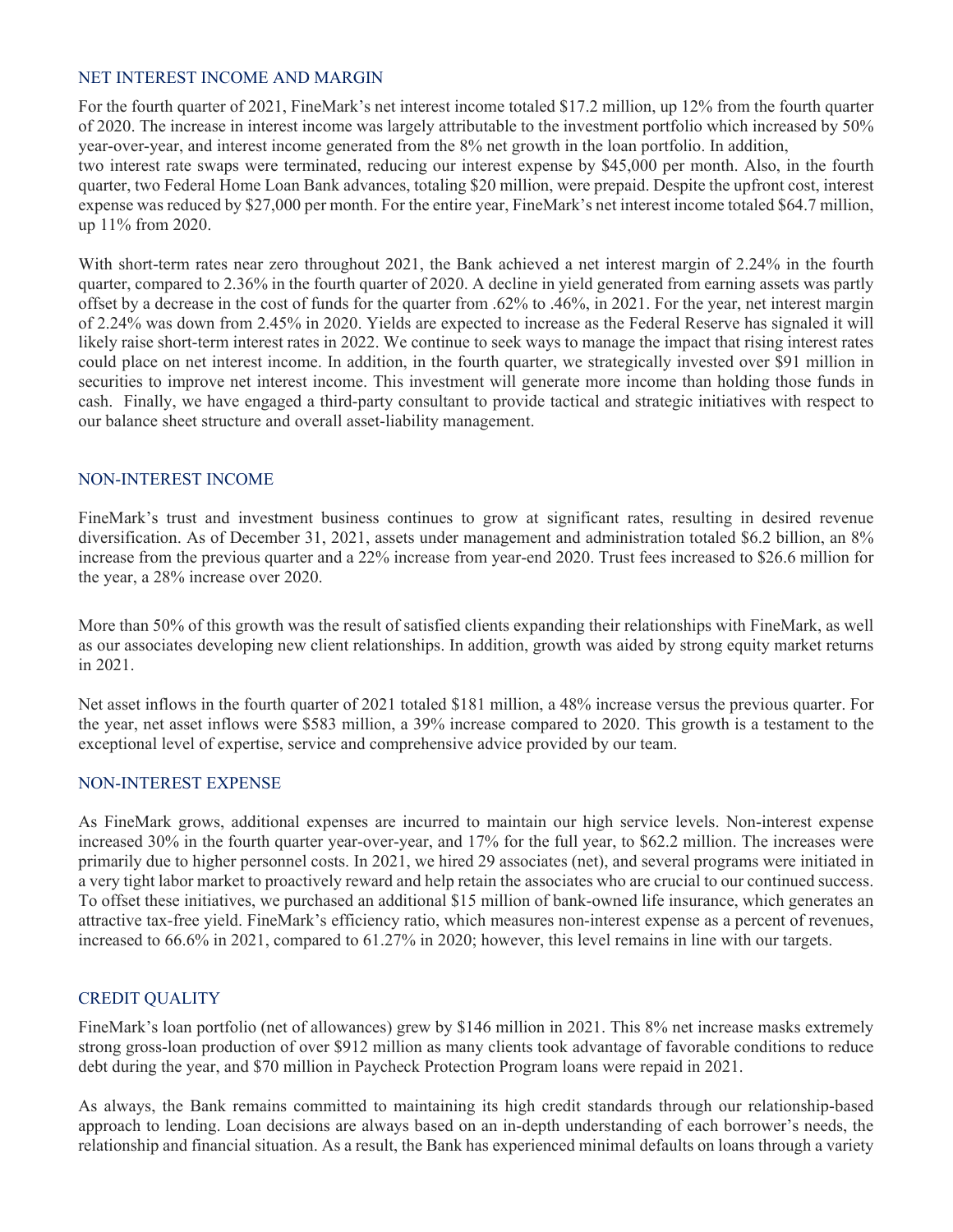of market cycles. At the end of 2021, nonperforming loans were just \$729,000 or 0.04% of total loans, a decrease from the already low rate of 0.07% at year-end 2020. As of December 31, 2021, the bank's allowance for loan loss reserve was \$20.2 million (1.01% of total loans outstanding) and includes \$750 thousand held as a precaution due to the pandemic. Management believes this reserve is sufficient to support the Bank's loan portfolio risk.

FineMark's management team is pleased with the credit quality of the Bank's loan portfolio and will continue to closely monitor economic conditions to determine whether additional provisions should be made. We believe our commitment to maintaining strong relationships, understanding our clients' individual circumstances, and working proactively to deliver comprehensive solutions, continues to serve our shareholders well.

#### CAPITAL

All capital ratios continue to exceed regulatory requirements for "well-capitalized" banks. As of December 31, 2021, FineMark's tier 1 leverage ratio on a consolidated basis was 9.73%, and the total risk-based capital ratio was 20.64%. ROAE declined relative to 2020 due to the issuance of 2.5 million shares in 2021: increasing shareholders' equity by \$80 million or 37%.

## FINEMARK HOLDINGS, INC. ON THE OTCQX EXCHANGE

Shares of FineMark Holdings, Inc. (OTCQX: FNBT), the parent company of FineMark National Bank & Trust, are traded on the OTCQX exchange. Operated by the OTC Markets Group, the OTCQX allows investors to trade privately held stock through their preferred broker. During 2021, FineMark's shares traded in a range of \$23.65 to \$36.00 at an average volume of 1,759 shares per trading day. The shares closed the year trading at \$33.60, a 44% increase compared to the end of 2020, for a price-to-tangible book value multiple of 1.28.

#### EXPANSION UPDATE

Our newest full-service location in Jupiter, Florida, is slated to open in March, followed shortly thereafter by our second Naples location in the heart of the historic downtown area. In addition, the buildout continues of our flagship location in Fort Myers, Florida. Tenants will occupy approximately half of the built-out second floor, generating rental income, and the Bank will use the remaining space to support our continued growth.

#### CLOSING REMARKS

As we look ahead to 2022, the most important drivers of the Bank's growth will always be our associates' unparalleled commitment to providing the highest level of personalized and comprehensive service to our clients and the strength of our balance sheet. We believe that these qualities will continue to create shareholder value in all types of economic environments and across market cycles.

We remain faithful to the vision that has guided FineMark since its founding in 2007: to make a positive impact on the families, individuals, and communities we serve while being good stewards of FineMark's resources. On behalf of the entire FineMark team, I want to thank you for your support of—and dedication to—our vision.

Kind regards,

Joseph R. Catti Chairman & CEO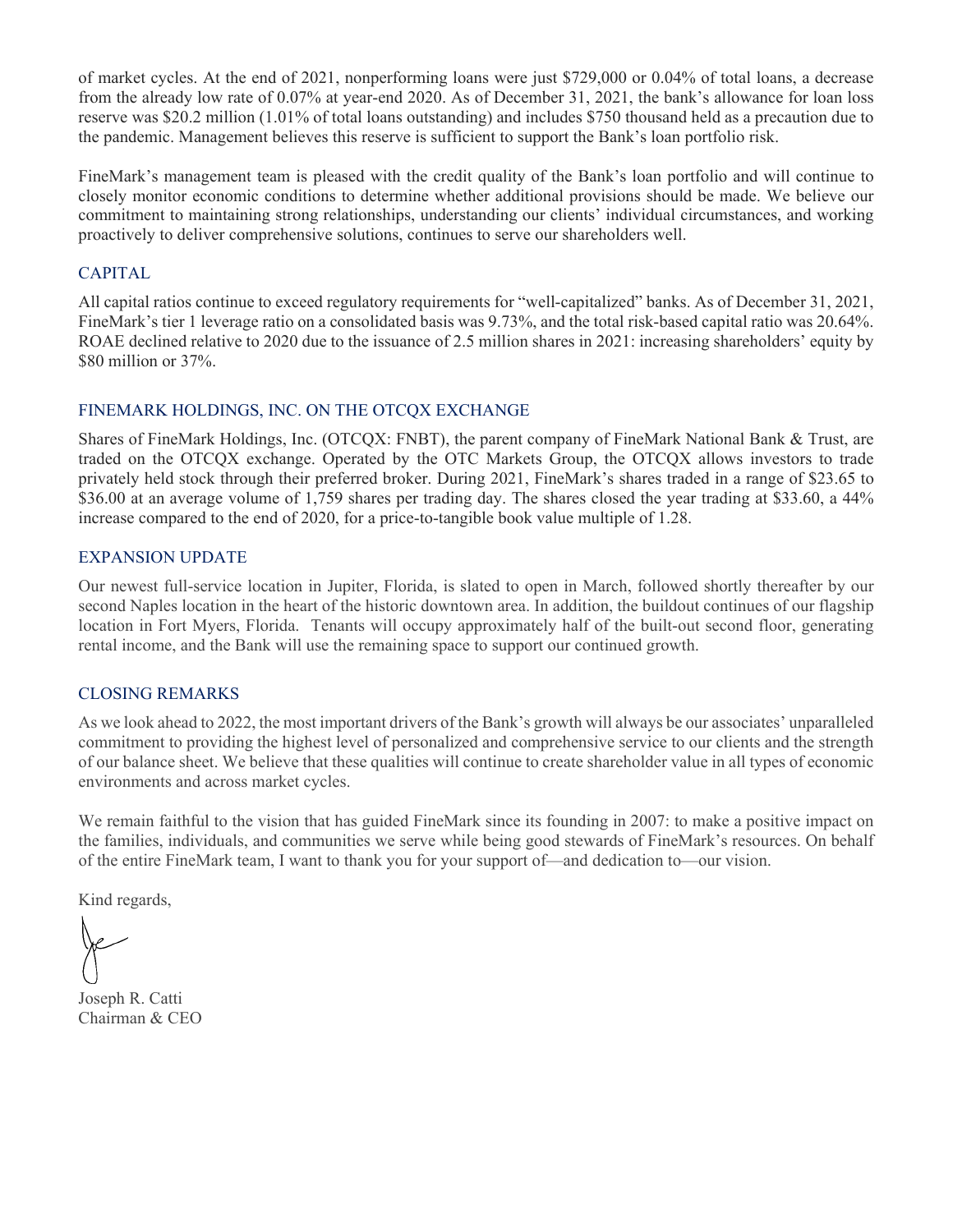#### Background

FineMark Holdings, Inc. is the parent company of FineMark National Bank & Trust. Founded in 2007, FineMark National Bank & Trust is a nationally chartered bank, headquartered in Florida. Through its offices located in Florida, Arizona and South Carolina, FineMark offers a full range of financial services, including personal and business banking, lending services, trust and investment services. The Corporation's common stock trades on the OTCQX under the symbol FNBT. Investor information is available on the Corporation's website at www.finemarkbank.com.

#### Forward-Looking Statements

This press release contains statements that are "forward-looking statements." You can identify forward-looking statements by the use of the words "believe," "expect," "anticipate," "intend," "estimate," "assume," "outlook," "will," "should," and other expressions that predict or indicate future events and trends and which do not relate to historical matters. You should not rely on forward-looking statements because they involve known and unknown risks, uncertainties and other factors, some of which are beyond our control. These risks, uncertainties and other factors may cause our actual results, performance or achievements to be materially different from the anticipated future results, performance or achievements expressed or implied by the forward-looking statements.

Some of the factors that might cause these differences include: weakness in national, regional or international economic conditions or conditions affecting the banking or financial services industries or financial capital markets; volatility in national and international financial markets; reductions in net interest income resulting from interest rate volatility as well as changes in the balance and mix of loans and deposits; reductions in the market value or outflows of assets under administration; changes in the value of securities and other assets; reductions in loan demand; changes in loan collectability, default and charge-off rates; changes in the size and nature of our competition; changes in legislation or regulation and accounting principles, policies and guidelines; occurrences of cyber-attacks, hacking and identity theft; natural disasters; and changes in the assumptions used in making such forward-looking statements. You should carefully review all of these factors and you should be aware that there might be other factors that could cause these differences.

These forward-looking statements were based on information, plans and estimates at the date of this report. We assume no obligation to update any forward-looking statements to reflect changes in underlying assumptions or factors, new information, future events or other changes.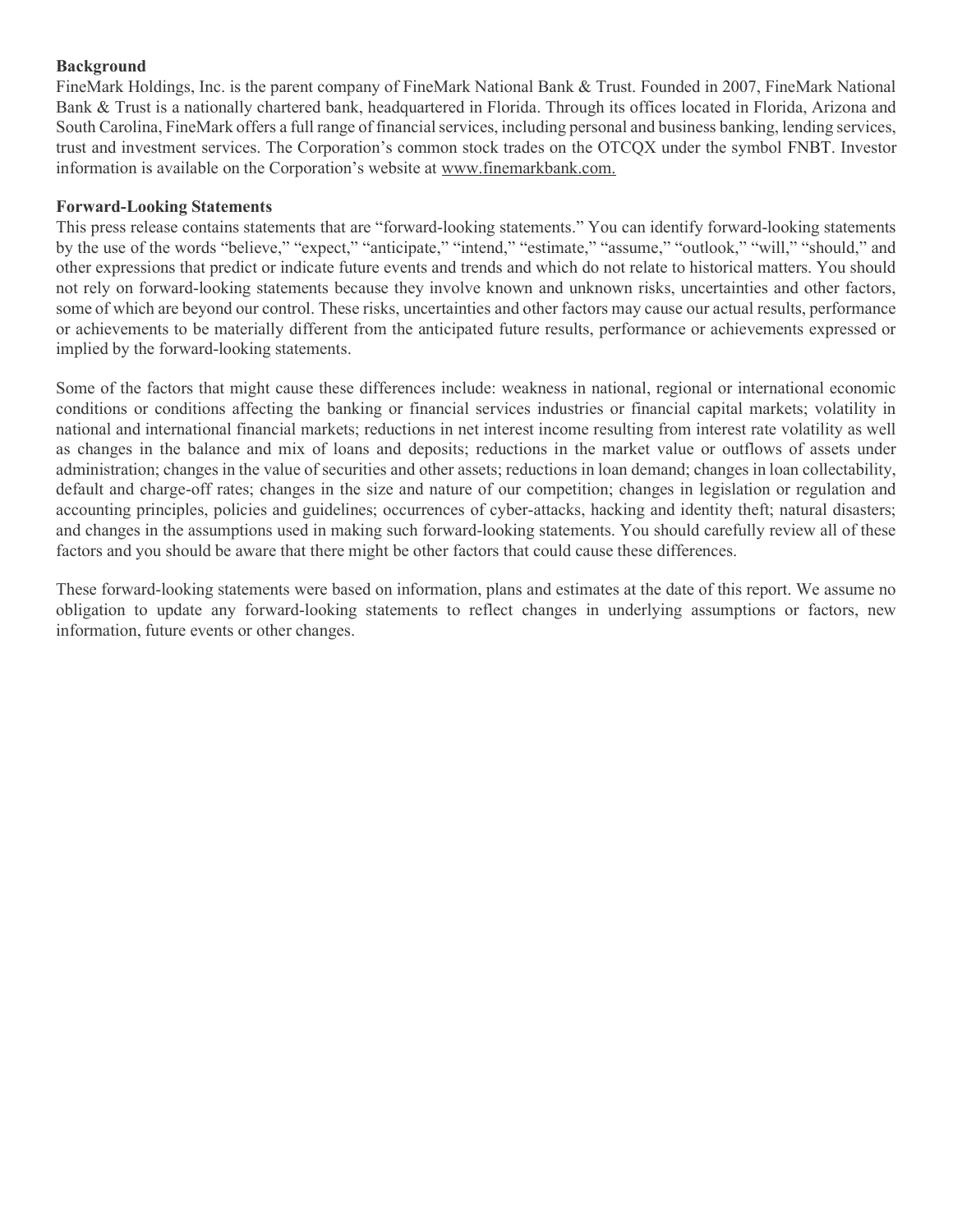## **FINEMARK HOLDINGS, INC. AND SUBSIDIARIES**

#### **Consolidated Balance Sheets**

**(\$ in thousands, except share amounts)**

|                                                                                  | December 31,  | December 31, |  |  |
|----------------------------------------------------------------------------------|---------------|--------------|--|--|
| <b>Assets</b>                                                                    | 2021          | 2020         |  |  |
|                                                                                  | (Unaudited)   |              |  |  |
| Cash and due from banks                                                          | \$<br>261,751 | 227,921      |  |  |
| Debt securities available for sale                                               | 898,711       | 589,233      |  |  |
| Debt securities held to maturity                                                 | 79,517        | 64,908       |  |  |
| Loans, net of allowance for loan losses of \$20,283 in 2021 and \$20,782 in 2020 | 1,996,362     | 1,850,293    |  |  |
| Federal Home Loan Bank stock                                                     | 11,326        | 16,155       |  |  |
| Federal Reserve Bank stock                                                       | 5,481         | 4,397        |  |  |
| Premises and equipment, net                                                      | 42,287        | 41,303       |  |  |
| Operating lease right-of-use assets                                              | 11,207        | 7,674        |  |  |
| Accrued interest receivable                                                      | 7,215         | 7,604        |  |  |
| Deferred tax asset                                                               | 4,916         |              |  |  |
| Bank-owned life insurance                                                        | 50,862        | 34,963       |  |  |
| Other assets                                                                     | 7,563         | 6,965        |  |  |
| Total assets                                                                     | \$3,377,198   | 2,851,416    |  |  |
| <b>Liabilities and Shareholders' Equity</b>                                      |               |              |  |  |
| Liabilities:                                                                     |               |              |  |  |
| Noninterest-bearing demand deposits                                              | 521,459       | 352,281      |  |  |
| Savings, NOW and money-market deposits                                           | 2,151,635     | 1,788,441    |  |  |
| Time deposits                                                                    | 61,026        | 84,232       |  |  |
|                                                                                  |               |              |  |  |
| Total deposits                                                                   | 2,734,120     | 2,224,954    |  |  |
| Official checks                                                                  | 9,420         | 5,883        |  |  |
| Other borrowings                                                                 | 1,873         | 5,612        |  |  |
| Federal Home Loan Bank advances                                                  | 264,016       | 334,271      |  |  |
| Operating lease liabilities                                                      | 11,311        | 7,849        |  |  |
| Subordinated debt                                                                | 40,919        | 50,712       |  |  |
| Deferred tax liability                                                           |               | 202          |  |  |
| Other liabilities                                                                | 10,477        | 10,876       |  |  |
| <b>Total liabilities</b>                                                         | 3,072,136     | 2,640,359    |  |  |
|                                                                                  |               |              |  |  |
| Shareholders' equity:                                                            |               |              |  |  |
| Common stock, \$.01 par value; 50,000,000 shares authorized,                     |               |              |  |  |
| 11,603,781 and 8,955,427 shares issued and outstanding in 2021 and 2020          | 116           | 90           |  |  |
| Additional paid-in capital                                                       | 205,907       | 122,629      |  |  |
| Retained earnings                                                                | 105,147       | 80,120       |  |  |
| Accumulated other comprehensive (loss) income                                    | (6,108)       | 8,218        |  |  |
| Total shareholders' equity                                                       | 305,062       | 211,057      |  |  |
| Total liabilities and shareholders' equity                                       | \$ 3,377,198  | 2,851,416    |  |  |
| Book Value per Share                                                             | 26.29         | 23.57        |  |  |
|                                                                                  |               |              |  |  |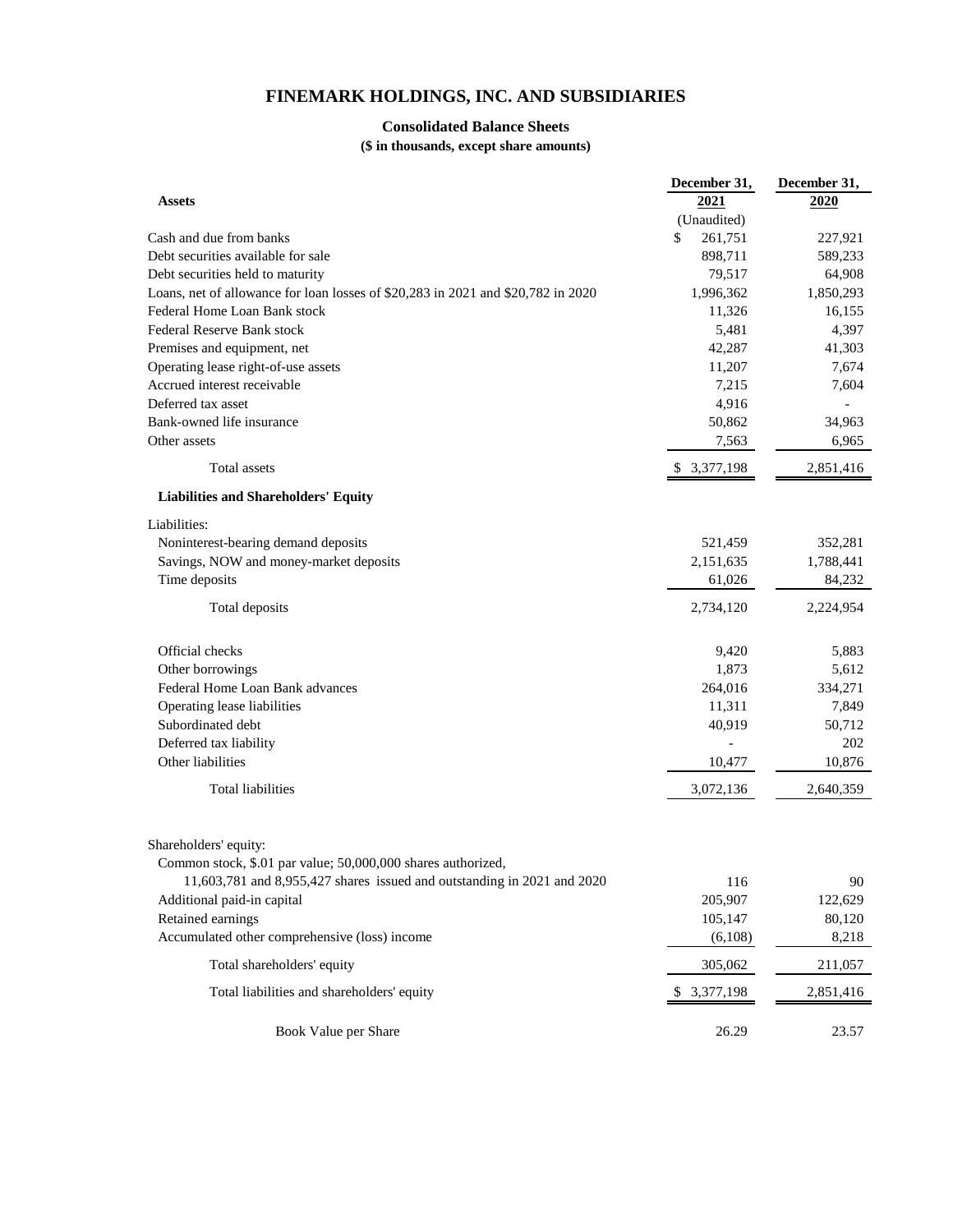#### **FINEMARK HOLDINGS, INC. AND SUBSIDIARIES**

#### **(\$ in thousands, except per share amounts) Consolidated Statements of Earnings**

|                                                        | <b>Three Months Ended</b> |                | <b>Twelve Months Ended</b> |        |  |  |  |  |  |
|--------------------------------------------------------|---------------------------|----------------|----------------------------|--------|--|--|--|--|--|
|                                                        | December 31,              |                | December 31,               |        |  |  |  |  |  |
|                                                        | 2021                      | 2020           | 2021                       | 2020   |  |  |  |  |  |
| Interest income:                                       | (Unaudited)               | (Unaudited)    | (Unaudited)                |        |  |  |  |  |  |
| Loans                                                  | $\mathbb{S}$<br>17,494    | 16,265         | \$<br>68,073               | 63,678 |  |  |  |  |  |
| Debt securities                                        | 2,777                     | 2,664          | 10,181                     | 11,377 |  |  |  |  |  |
| Dividends on Federal Home Loan Bank stock              | 124                       | 138            | 484                        | 670    |  |  |  |  |  |
| Other                                                  | 44                        | 36             | 201                        | 185    |  |  |  |  |  |
| Total interest income                                  | 20,439                    | 19,103         | 78,939                     | 75,910 |  |  |  |  |  |
| Interest expense:                                      |                           |                |                            |        |  |  |  |  |  |
| Deposits                                               | 976                       | 1,142          | 4,317                      | 7,867  |  |  |  |  |  |
| Federal Home Loan Bank advances                        | 1,767                     | 2,095          | 7,427                      | 7,957  |  |  |  |  |  |
| Subordinated debt                                      | 541                       | 554            | 2,506                      | 1,912  |  |  |  |  |  |
| Total interest expense                                 | 3,284                     | 3,791          | 14,250                     | 17,736 |  |  |  |  |  |
| Net interest income                                    | 17,155                    | 15,312         | 64,689                     | 58,174 |  |  |  |  |  |
| Provision for loan losses                              | 18                        | 610            | 31                         | 4,986  |  |  |  |  |  |
| Net interest income after provision for loan losses    | 17,137                    | 14,702         | 64,658                     | 53,188 |  |  |  |  |  |
| Noninterest income:                                    |                           |                |                            |        |  |  |  |  |  |
| <b>Trust</b> fees                                      | 7,030                     | 5,591          | 26,638                     | 20,880 |  |  |  |  |  |
| Income from bank-owned life insurance                  | 281                       | 210            | 899                        | 845    |  |  |  |  |  |
| Income from solar farms                                | 68                        | 71             | 318                        | 312    |  |  |  |  |  |
| Gain on sale of debt securities available for sale     |                           | 584            | 902                        | 5,712  |  |  |  |  |  |
| Loss on extinguishment of debt                         | (244)                     | (160)          | (1,199)                    | (160)  |  |  |  |  |  |
| Gain on termination of swap agreement                  | 1,212                     | $\overline{a}$ | 1,212                      |        |  |  |  |  |  |
| Other fees and service charges                         | 333                       | 241            | 1,169                      | 865    |  |  |  |  |  |
| Total noninterest income                               | 8,680                     | 6,537          | 29,939                     | 28,454 |  |  |  |  |  |
| Noninterest expenses:                                  |                           |                |                            |        |  |  |  |  |  |
| Salaries and employee benefits                         | 11,190                    | 8,098          | 38,894                     | 31,835 |  |  |  |  |  |
| Occupancy                                              | 1,833                     | 1,310          | 6,535                      | 5,825  |  |  |  |  |  |
| Information systems                                    | 1,647                     | 1,410          | 6,318                      | 5,241  |  |  |  |  |  |
| Professional fees                                      | 402                       | 520            | 1,761                      | 1,568  |  |  |  |  |  |
| Marketing and business development                     | 321                       | 293            | 1,563                      | 1,507  |  |  |  |  |  |
| Regulatory assessments                                 | 428                       | 391            | 1,599                      | 1,393  |  |  |  |  |  |
| Other                                                  | 1,340                     | 1,142          | 5,538                      | 5,704  |  |  |  |  |  |
| Total noninterest expense                              | 17,161                    | 13,164         | 62,208                     | 53,073 |  |  |  |  |  |
| Earnings before income taxes                           | 8,656                     | 8,075          | 32,389                     | 28,569 |  |  |  |  |  |
| Income taxes                                           | 1,653                     | 1,789          | 7,362                      | 6,613  |  |  |  |  |  |
| Net earnings                                           | \$<br>7,003               | 6,286          | \$<br>25,027               | 21,956 |  |  |  |  |  |
|                                                        |                           |                |                            |        |  |  |  |  |  |
| Weighted average common shares outstanding - basic     | 11,587                    | 8,942          | 10,318                     | 8,925  |  |  |  |  |  |
| Weighted average common shares outstanding - diluted   | 11,751                    | 9,087          | 10,483                     | 9,082  |  |  |  |  |  |
| Per share information: Basic earnings per common share | \$<br>0.60                | 0.70           | \$<br>2.43                 | 2.46   |  |  |  |  |  |
| Diluted earnings per common share                      | $\mathbf S$<br>0.59       | 0.69           | \$<br>2.39                 | 2.42   |  |  |  |  |  |